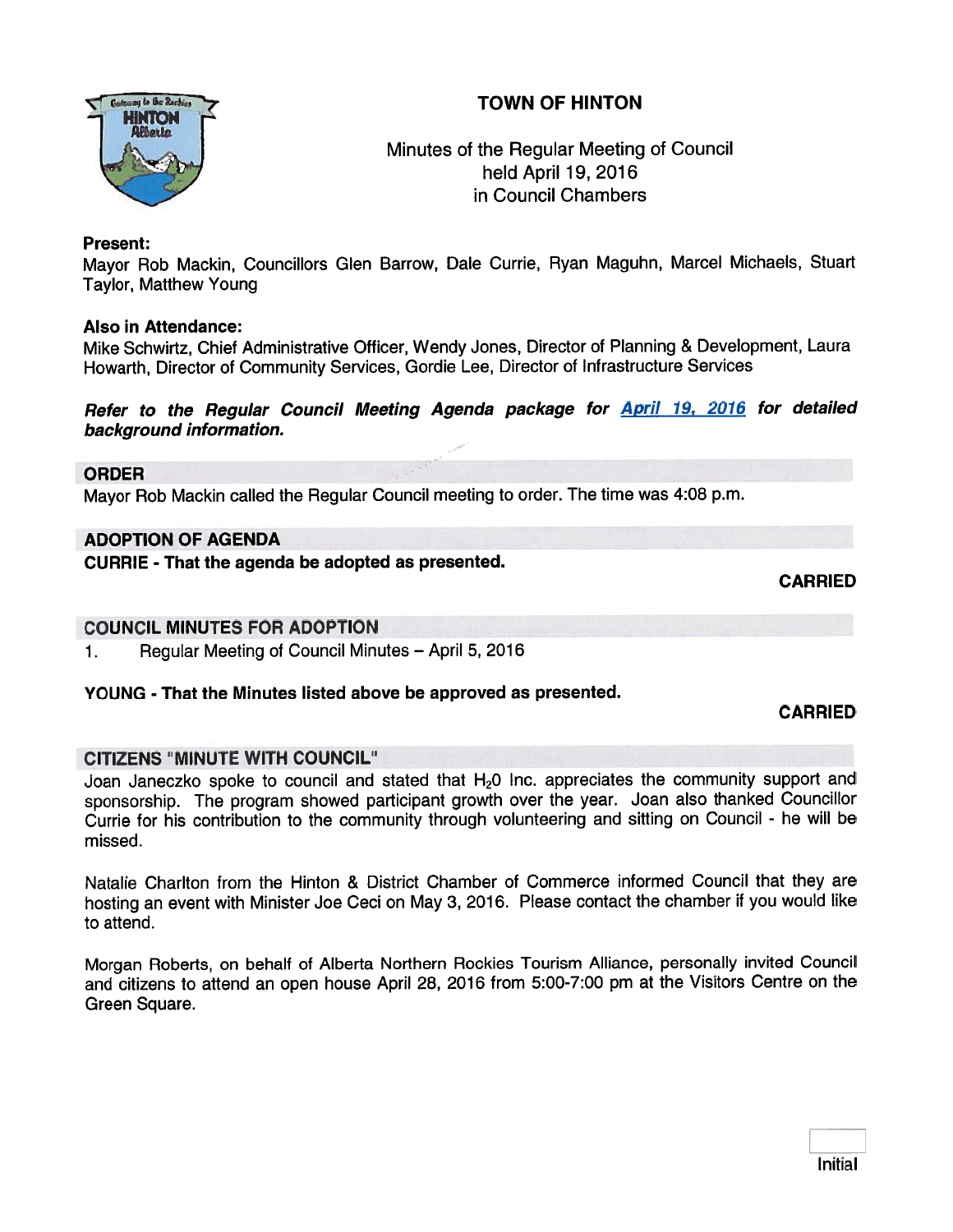Town of Hinton APPROVED Regular Meeting of Council Minutes— April 19, 2016 Page 12

### DELEGATIONS AND PRESENTATIONS

#### Junior Achievement Company Program

Emily Young, President of Straight Outta the Hood Apparel provided Council an overview of the company and spoke about junior achievement. It is an 18 week program held outside of school hours. Each member invested \$20 into the company and have created <sup>a</sup> mission statement, business plan and social media campaign. Mayor Mackin thanked the group for their presentation and indicated he is honoured and proud to have them here.

#### Hinton RCMP Quarterly Update

Sgt. Todd Gray provided Council with the quarterly repor<sup>t</sup> which included staffing and crime statistics.

The 2016 annual performance plan is as follows:

- •Traffic — Increase local traffic enforcement
- Crime Reduction Continue with curfew checks
- Crime Reduction Monitor local offenders
- Reduce Property Crime Increase rural patrols

#### Hinton Grant Funding Advisory Committee

Albert Ostahek and JoAnn Race provided Council with <sup>a</sup> brief overview of the 2016 Intake #1 funding recommendations.

#### ACTION ITEMS

1. Hinton Grant Funding Advisory Committee Recommendations

BARROW - That the Town of Hinton one time for crosswalks be taken out of the options and Administration prepare <sup>a</sup> repor<sup>t</sup> and bring it back to Standing Committee by June 28, 2016.

CARRIED

MICHAELS -That Council award Community Grant Program funding for Intake #1 based on Option #1. The note indicated regarding the tent as quoted Number <sup>2</sup> "sell it using the proceeds to purchase new tents. The Town and Wild Mountain Music Festival would then split the remaining shortfall 50/50 not to exceed \$11,500 from the Town".

#### CARRIED

#### 2. Alberta Northern Rockies Tourism Alliance

YOUNG - Direct administration to draft <sup>a</sup> letter of intent for one year of funding to <sup>a</sup> maximum of \$15,000 to the ANRTA conditional on <sup>a</sup> minimum of two other communities participation. Should the funding go ahead, <sup>a</sup> review by administration is to be completed based on the completion of activities listed in the proposal, measurement of the reach and impact to activities, value for money contributed and reduction in Town of Hinton staff time dedicated to tourism marketing initiatives.

CARRIED